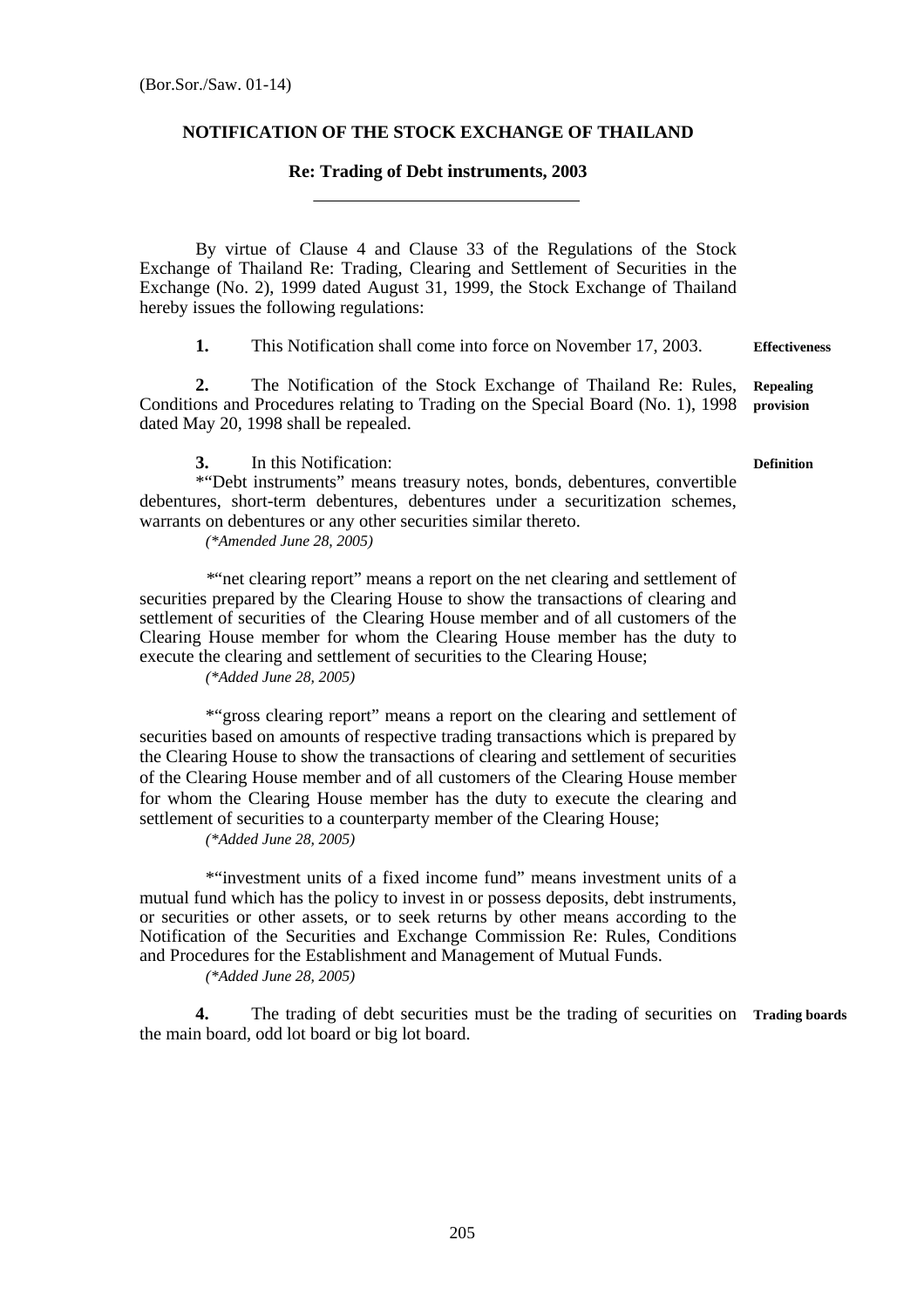**5.** The recording of the bid and offer price of debt securities on the main board and odd lot board must include accrued interest according to the terms in the debt securities (if any). The bid and offer price must be recorded with no more than two decimals.

 \*5/1 The recording of the bid and offer price of debt instruments on the **Letters to be**  big lot board and off-hour trading shall include the following:

 (1) Letter "N" in case the member wishes to clear and settle of securities according to the net clearing report.

 (2) Letter "G" and specifying the date of the clearing and settlement of securities at the period required by the clearing house in case the member wishes to clear and settle of securities according to the gross clearing report.

(\*Added June 28, 2005)

 6. The recording of the bid and offer price of debt securities on the big lot board and off-hour trading must include accrued interest according to the terms in the debt securities (if any).

 7. The trading of debt securities on the main board must be a bid or an offer made in board lot of debt securities with one board lot consisting of 100 debt securities, and each trading volume must not exceed 10,000 debt securities.

 The trading of debt securities on the main board shall be in the same manner as the trading of securities on the main board in accordance with the following Regulations of the Exchange to the extent as they are not contrary to or inconsistent with this Notification:

 (1) Regulations of the Exchange Re: Trading, Clearing and Settlement of Securities in the Exchange except for the rules relating to the change of the ceiling or floor price of the bid or offer of securities on each day;

 (2) Regulations of the Exchange Re: Trading on the Main Board except for the rules relating to the price within the spread.

 8. The trading of debt securities on the odd lot board shall be in the same manner as the trading of securities on the main board in accordance with the Regulations of the Exchange Re: Trading, Clearing and Settlement of Securities on the Exchange except for the rules relating to the change of the ceiling or floor price of the bid or offer of securities on each day. **Trading on odd lot board** 

 The trading of debt securities on the odd lot board shall be in the same manner as the trading of securities on the odd lot board in accordance with the Regulations of the Exchange Re: Trading on the Odd Lot Board except for the rules relating to the price within the spread.

 \*8/1 Debt instruments traded on the main board and on the odd lot board during business hours shall meet the following criteria:

**Conditions on trading of debt instruments on the main board and the odd lot board** 

**Recording of price on big lot board and offhour trading Trading on main board** 

**Recording of price on main board and odd lot board** 

**displayed on the big lot Board and off-hour trading**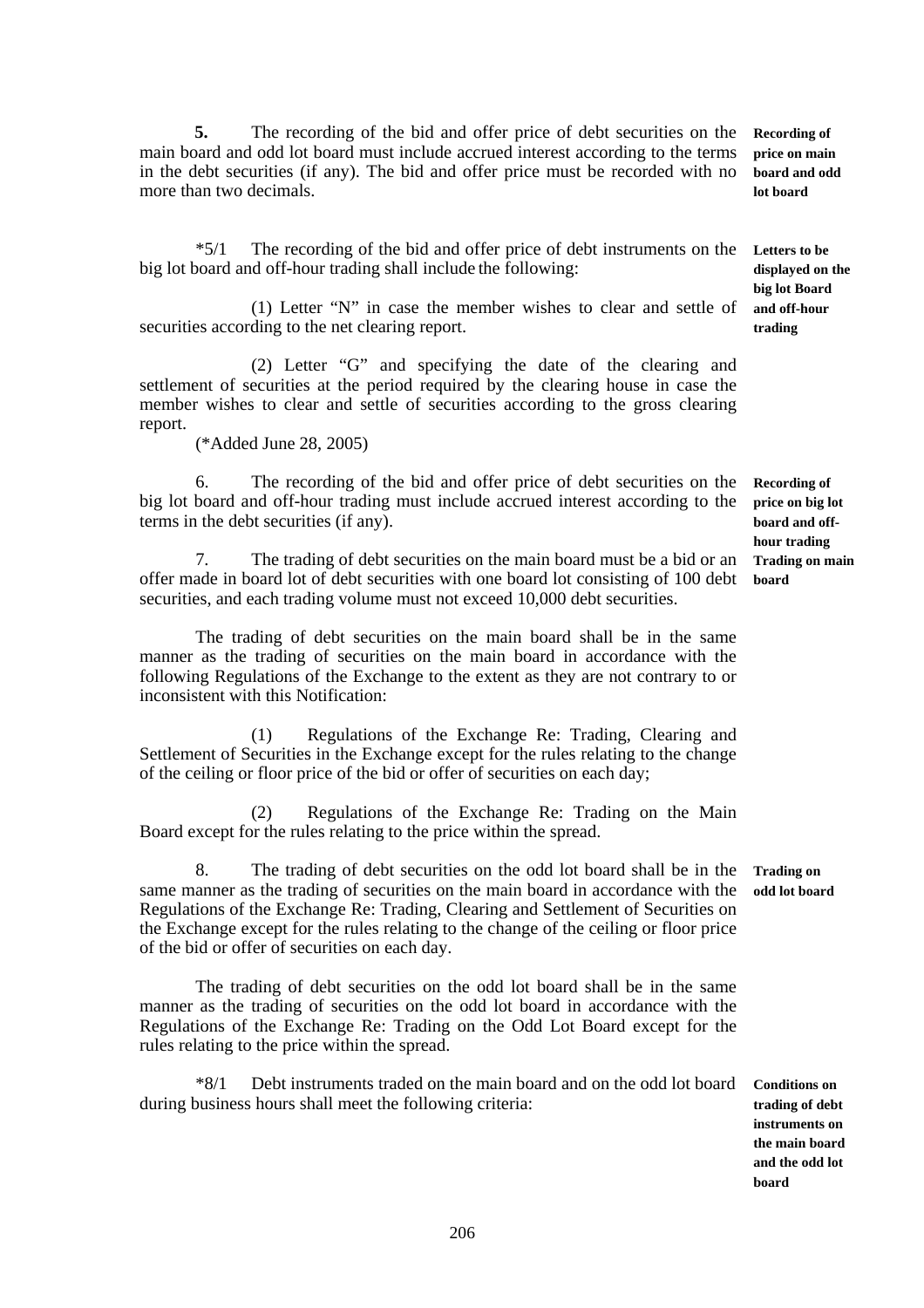(1) No transfer restriction

 (2) In case of debt instruments that require credit rating, each issue thereof must be rated at least at investment grade or its equivalent until the claims under those debt instruments are extinguished; or in case of debt instruments that are investment units of a fixed income fund, they must be investment units of a fixed income fund having the policy to invest in debt instruments that has an overall credit rating similar to the credit rating of debt instruments according to the aforesaid criteria.

 In case where it is necessary and appropriate, the Exchange may grant relaxation on credit rating of the debt instruments whereby the Exchange may also impose a time clause or other conditions by taking into consideration the investors' necessity to have such credit rating information.

(\*Added June 28, 2005)

 \*8/2 For any trading of debt instruments which are disqualified under Clause 8/1, those debt instruments may be traded during business hours only on the big lot board or in the off-hour trading. The Exchange will fix the staring date of such trading on the big lot board or the staring date of the off-hours trading

(\*Added June 28, 2005)

 9. The trading of debt securities on the big lot board must have each trading volume of 10,000 debt securities or more, or have a trading value of 10 million baht or higher based on the price at which the buyer and seller agree to trade the debt securities.

 The trading of debt securities on the big lot board shall be in the same manner as the trading of securities on the big lot board in accordance with the Regulations of the Exchange Re: Trading on the Big Lot Board to the extent as they are not contrary to or inconsistent with this Notification.

 10. The trading of debt securities in off-hour trading shall be made on **Off-Hour**  the main board or big lot board, and shall be in accordance with the following **Trading**  rules:

 (1) the trading of debt securities on the main board must have each trading volume less than 10,000 debt securities, and have a trading value less than 10 million baht based on the price at which the buyer and seller agree to trade the debt securities;

 (2) the trading of debt securities on the big lot board must have each trading volume of 10,000 debt securities or more, or have a trading value of 10 million baht or higher based on the price at which the buyer and seller agree to trade the debt securities.

 The trading of debt securities in off-hour trading shall be in the same manner as the trading of securities in off-hour trading in accordance with the Regulations of the Exchange Re: Off-Hour Trading to the extent as they are not contrary to or inconsistent with this Notification.

**Debt instruments which are disqualified under Clause 8/1** 

**Trading on big lot board**